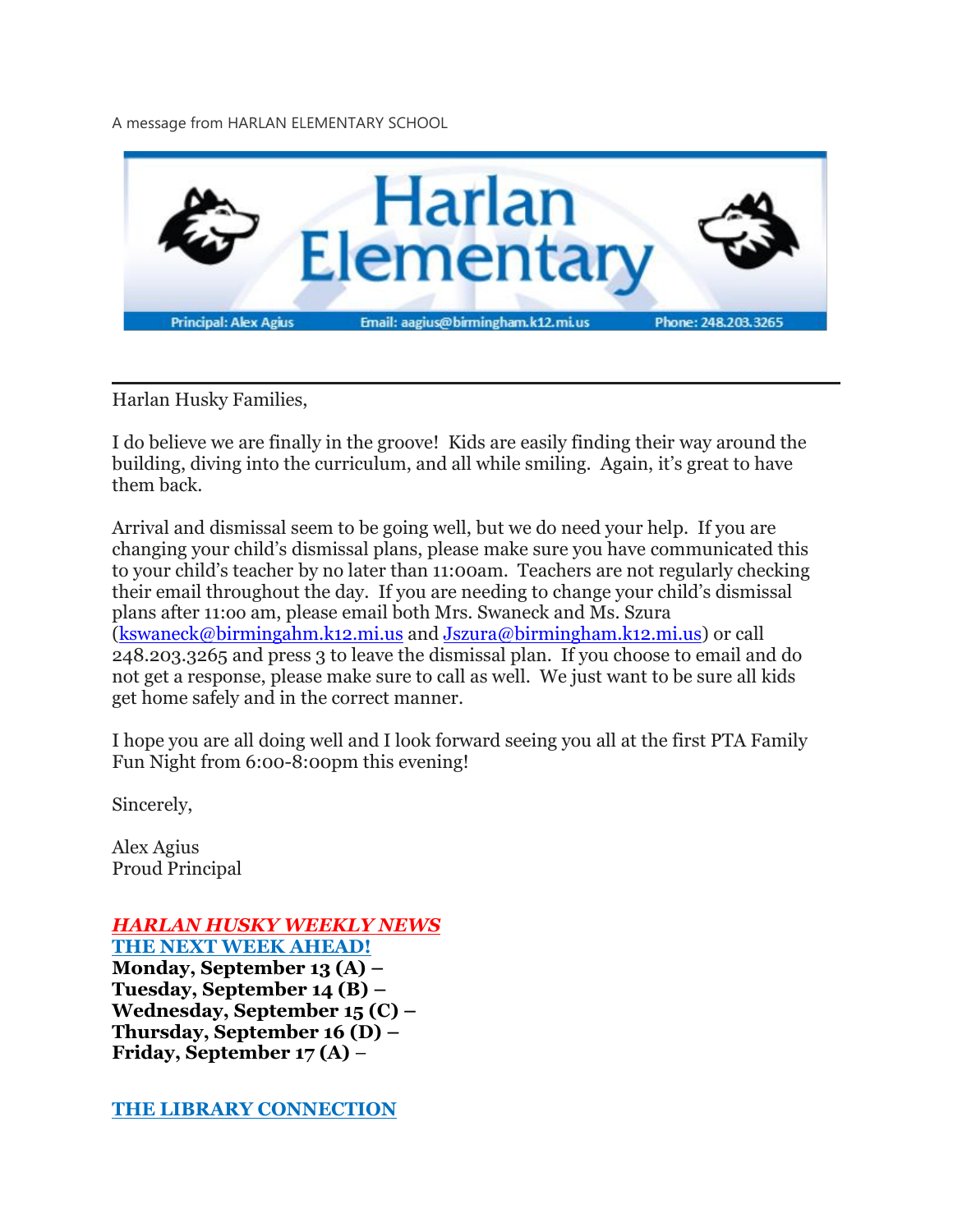Welcome back! For information about the library please read **The [Library](https://www.smore.com/v1k4s) [Connection](https://www.smore.com/v1k4s).** This will give you information about:

- Checkout policies and procedures
- Video (titled 21-22 Destiny Catalog Checkouts) on how to place books on hold (for BVA families) and how to check your child's account
- A peek into what students are working on in the library
- MISelf in books initiative
- Coming soon... Birthday Books

Also you can get updates on Twitter @HarlanMedia2 and checkout our library website at <https://www.birmingham.k12.mi.us/Page/8720>

### **CLINIC REQUEST**

Now that we have the majority of our students in the building all day long, we have had an increase of visits to the office clinic. Sometimes students have accidents (i.e. spills, paint, berries, etc.) which require a change of clothes. We still have a stock of most things but there are specific items that we seem to need. Please look at the list to see if you have any of the following that you wish to donate. We unfortunately do not have space for anything that is not on our list. Thank you in advance for your help!

- Boys' underwear size S and M (brand new)
- Girls' underwear size S and M (brand new)
- Gender neutral socks (brand new)
- Boys' athletic pants (elastic waist) size S and M (new or used) No jeans or corduroy pants please.

# **LUNCH UPDATE**

A full lunch will be provided for free for any student this school year who wishes to have one. Students who choose to take an ala cart milk or water will be charged \$.50 per milk/water taken. Please make sure you guide your students if you want them to take a water or milk as there will be a charge.

We encourage all students to bring a water bottle filled with cold water to school every day. If needed, they can fill the water bottle using our bottle filling stations. Last minute menu changes are occurring frequently and are out of our control due to the nationwide food supply chain issues. Menus on our website will not reflect these changes. We appreciate your understanding and patience during this difficult time. Please know we always will be serving happy and healthy meals to BPS students. If you have any questions, please email  $pguck@birmingham.k12.mi.us.$  Thank you!

## **PICTURE DAY – WEDNESDAY, SEPTEMBER 29TH**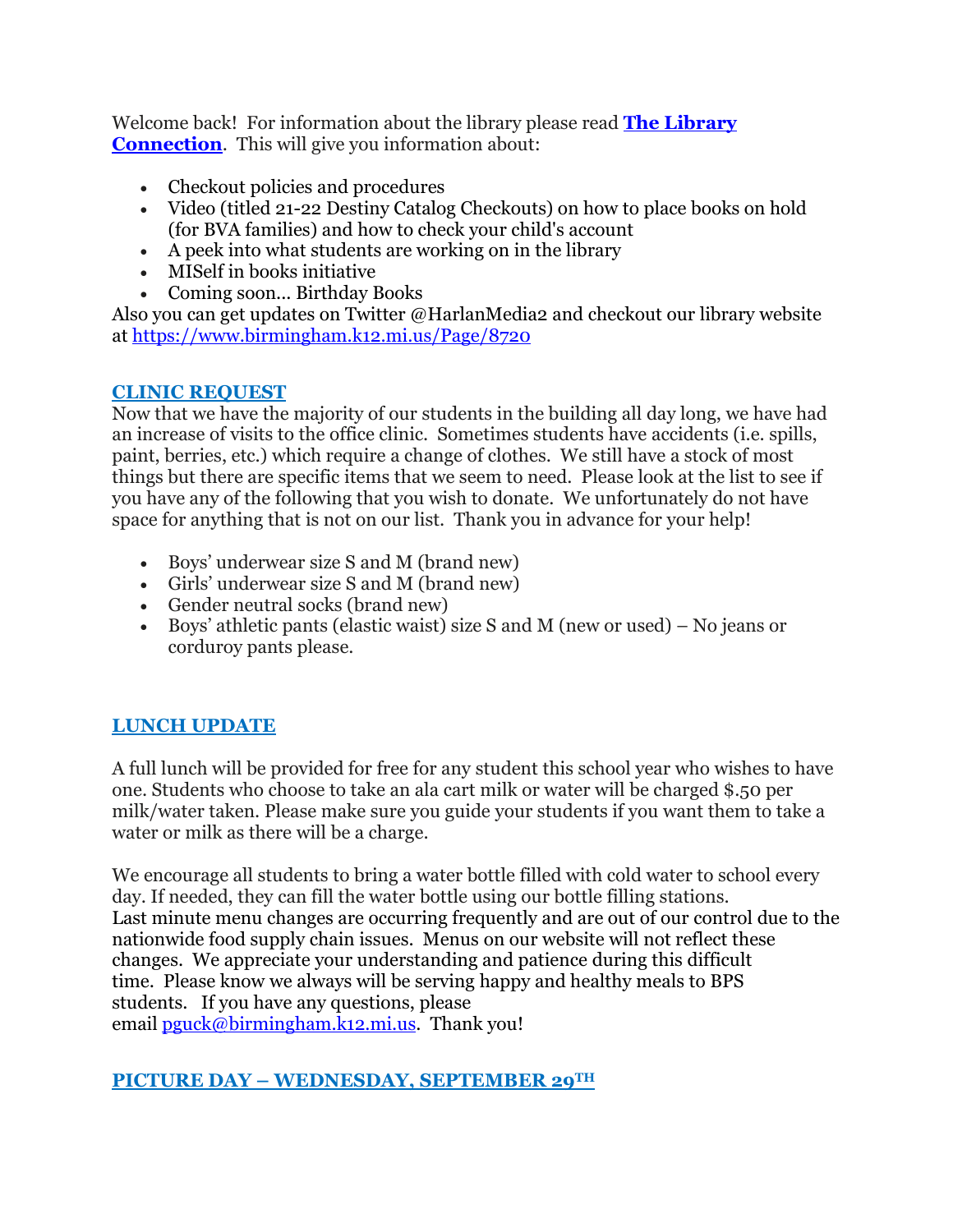Picture Day at Harlan is scheduled for Wednesday, September 29<sup>th</sup>. There will be a retake day later in the fall as well. Please review the [flyer](https://drive.google.com/file/d/1SEc_aTmoA4PyTmNDNhpPpdyAfM_T2nGe/view?usp=sharing) and the [order](https://drive.google.com/file/d/121U7IhsSFLdYDhPPyTGt4COGKzoIH7Fg/view?usp=sharing) form to make your selections. Parents can also pre-order online

at **[https://preorder.kaiserstudio.com](https://preorder.kaiserstudio.com/) using code HARLAN21.**

## **HARLAN KIDS CLUB**

Kids Club is open every morning and afternoon on full days of school. Afternoon Kids Club (12:05-6:00 pm) will be offered on the following half days of school: November 17- 18, December 8, February 2, March 23-24 and May 11. Half day attendance must be scheduled in advance. There are no drop-ins or unscheduled visits on half day afternoons. Please note that morning Kids Club is offered on all school days. For registration information, click [here.](https://www.birmingham.k12.mi.us/cms/lib/MI01908619/Centricity/Domain/494/2021-2022%20KIDS%20CLUB%20registration%20instructions.pdf)

# **NOON SUPERVISORS NEEDED**

Harlan is in need of a few good people to be Noon Supervisors. Noon Supervisors are an essential part of every school day. Noon Supervisors support students in the lunchroom and monitor them at recess. The shifts will be 2.5 to 3 hours every full day of school. It is a paid position. If you are interested in helping support our Harlan Huskies to make each day an amazing day or if you have questions about the position, please send an email to Jennifer Szura at [jszura@birmingham.k12.mi.us.](mailto:jszura@birmingham.k12.mi.us)

# **DAISY SCOUTS OPPORTUNITY**

The Harlan Girl Scouts organization seeks to develop girls of courage, character, and confidence. If you have a Kindergartener daughter interested in becoming a Girl Scout, please click here: **[https://forms.gle/Dr6kv37M3LX99hQw7.](https://forms.gle/Dr6kv37M3LX99hQw7)** If you have any questions, please contact Cara Ruthenberg at [cararuthenberg@gmail.com.](mailto:cararuthenberg@gmail.com)

# *HARLAN PTA NEWS*

# **DON'T MISS OUT ON ALL OF YOUR SCHOOL-YEAR ESSENTIALS**

*Complete the Back-To-School Checklist by October 1st.* Our Back-To-School Checklist is now live. Scan the QR code on the flyer or follow the link to your one-stop shop for all the school-year essentials: order yearbooks, order class shirts, grab a school directory, join the PTA and sign up to become a room champion! Click [here](https://drive.google.com/file/d/1CY9U-lVxwWa1H7jVXMbqOaTOfcYvGk6S/view?usp=sharing) for more details on the flyer.

Get started here:

[https://harlanptabloomfield.membershiptoolkit.com](https://harlanptabloomfield.membershiptoolkit.com/)

#### **HARLAN PRESENTS: WELCOME BACK FAMILY FUN NIGHT - TONIGHT** *Friday, September 10th - 6:00pm - 8:00pm*

First Mission: Join us at the Harlan outdoor playground on Friday, September 10th from 6:00pm - 8:00 PM for an evening of fun! This is the opportunity for our Husky community to come together as we start the 2021-2022 school year. We will have plenty of information to answer all of your questions to assist in planning the school year. We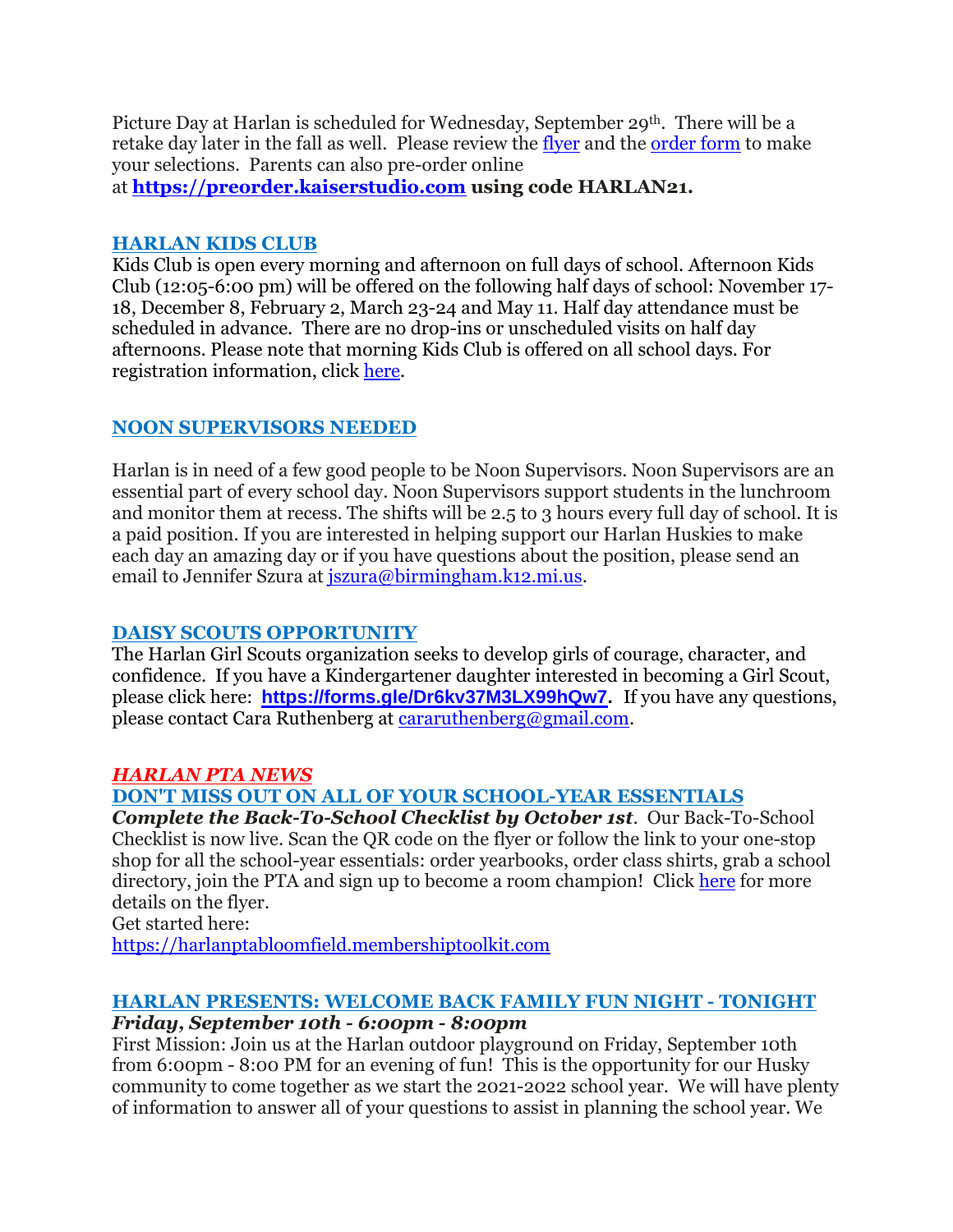will have pizza and snacks from 6:00-7:00 PM for all families and games until 8:00 PM. Kids will get to vote on Spirit Week themes, sign-up for Scouts and other extracurricular activities. So grab a blanket and your entire family and join us for what's sure to be a great time as we kick off the year with our series of Family Fun Nights! This event will move to a new date in the event of bad weather. Click [here](https://drive.google.com/file/d/1eiQiHXU8pNB-uXBRYIF8YZuHlh1yXSoA/view?usp=sharing) for the event flyer.

#### **ARE YOU LOOKING FOR WAYS TO VOLUNTEER AT HARLAN?**

#### *Be a Part of our Special Ops Team: Husky Helpers!*

"No Mission is Possible" without our Husky Community! Many parents have reached out asking how they can be a part of all of the fun events we do. They wish someone had reached out when we have a new idea or surprise for our kids. We are excited to launch a Special Ops team for our "Mission: Possible" that we call "Husky Helpers." This team has grown to over 40 volunteers before the school year started. If you have a few extra minutes this school year that you can choose what to be a party of, please join our "Husky Helpers"! <https://www.signupgenius.com/go/8050F4DAAA92BA0F94-husky>

#### **ROBOTICS IS BACK AT HARLAN**

Attention  $4<sup>th</sup>$  and  $5<sup>th</sup>$  grade students, robotics is back at Harlan and ready for you to take action. It will start the week of September 13th and will continue until Thanksgiving break. There are only TWO spots left on the team. If you are interested in being a part of robotics, please click on this

link: <https://www.signupgenius.com/go/409054EA8AF28A0F85-45grade> If you have any questions, please contact Meghan Jones at [mgkrn@hotmail.com](mailto:mgkrn@hotmail.com) or 734- 637-3558.

#### **IT'S TIME FOR THE HARLAN AUCTION - OUR BIGGEST EVENT OF THE YEAR!**

The Harlan biennial event monies raised will fund PTA activities, academic enrichment programs, and teacher grants for our 380+ student body for the next two years! Three years ago we brought a successful robotics program to our K-5th grades from monies raised at the auction. Ideas? Want to hear more about how you can donate or help? Are you a Harlan business owner? Reach out to [harlanhuskiespta@gmail.com](mailto:harlanhuskiespta@gmail.com) or signup below to be a part of our

team: <https://www.signupgenius.com/go/409054CA4AC2FA7FA7-auction>

#### **Upcoming Events:**

September 10 - Family Fun Night September 22 - September PTA Meeting September 23 - Popcorn Day October 1 - Back-to-school checklist closes October 6 - Healthy Huskies/Get Fit Day October 13 - October PTA Meeting October 18-22 - Spirit Week

October 18 - Kindergarten & 1st Grade Tulip Planting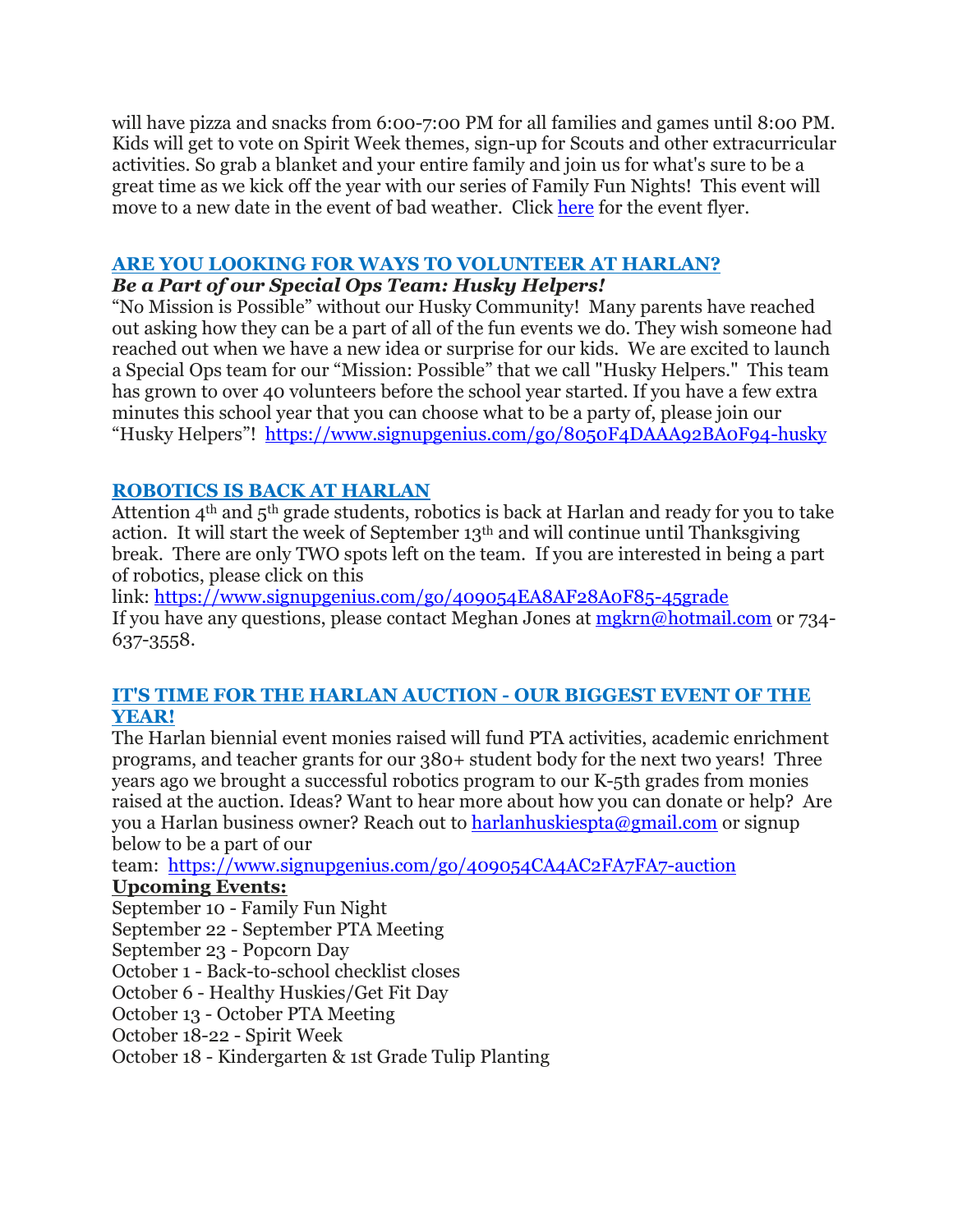## *DISTRICT NEWS*

## **STRIDES FOR SOS 5K AND 1 MILE RUN/WALK – SEPTEMBER 26th**

The second annual Strides for SOS 5K and 1 Mile Run/Walk will take place on Sunday, Sept. 26 at Seaholm High School. This is the largest fundraiser of the year for SOS and will include a certified outdoor 5K course, a 1 mile course and a virtual option. Schools Offer Support (SOS) is a nonprofit organization that provides volunteer services and financial support to families throughout the Birmingham Public Schools community. Since the pandemic, SOS has assisted BPS families with:

- \$40,000 in grocery gift cards
- \$9,000 in laptops for graduating seniors
- \$5,000 in financial assistance for other items such as childcare, medical bills, and utilities
- monthly food boxes

Your participation in the Strides for SOS event will help SOS continue to support BPS families throughout this school year.

SOS will award prizes to the top three BPS buildings with the most student and staff participants. Register by Sept. 11 to be guaranteed a race shirt! Click [here](https://drive.google.com/file/d/1HZiX469TI_RpZDKjbkirZBQQNdvlQpmX/view?usp=sharing) for the race flyer.

For more race details and to register,

visit: [https://runsignup.com/Race/MI/Birmingham/SOSMilesforMeals5kand1MileRac](https://runsignup.com/Race/MI/Birmingham/SOSMilesforMeals5kand1MileRace) [e](https://runsignup.com/Race/MI/Birmingham/SOSMilesforMeals5kand1MileRace)

To learn more about SOS, visit [www.schoolsoffersupport.org](http://www.schoolsoffersupport.org/)

## **CHARTWELLS IS HIRING**

Are you looking for flexible work hours while your kids are at school? Chartwells is now hiring! If you are interested, please click [here](https://drive.google.com/file/d/1BZnOWYoHzPSntYtVL11r7nlIkMYTQFdQ/view?usp=sharing) to find out more information.

## **KIDS EMPOWERED PROGRAMS COMING UP SOON**

#### **Register at Birmingham Community Education 248-203-3800 or [www.communityed.net](http://www.communityed.net/)**

**The Yoga Kids Mindfulness Empowerment Workshop** combines the Kids Empowered curriculum with yoga, mindfulness, and SLIME. Girls and Boys will learn how to calm their mind and bodies and to stay calm even when their environment is not. They will improve their strength, flexibility and coordination through fun yoga. They will practice staying calm while handling sticky situations and will learn to manage frustrations by problem solving and building conflict resolution tools. The mindfulness will help aid in connection with others and ourselves while practicing kindness, calmness and being in the present moment to reduce feelings of anxiety and hyperactivity. Kids make slime, do yoga, and role play handling sticky situations! Location: Seaholm High School Media Center \$20 per class GRADES K-2 Date: Monday, Sept 20 5:00-6:30PM #16778 GRADES 3-5 Date: Monday, Sept 20 6:30-8:00PM #16780

**Mother/Daughter Assertiveness Boot Camp** - Does your daughter get bossed around a lot? Do they feel walked all over or feel left out? Girls will learn how to be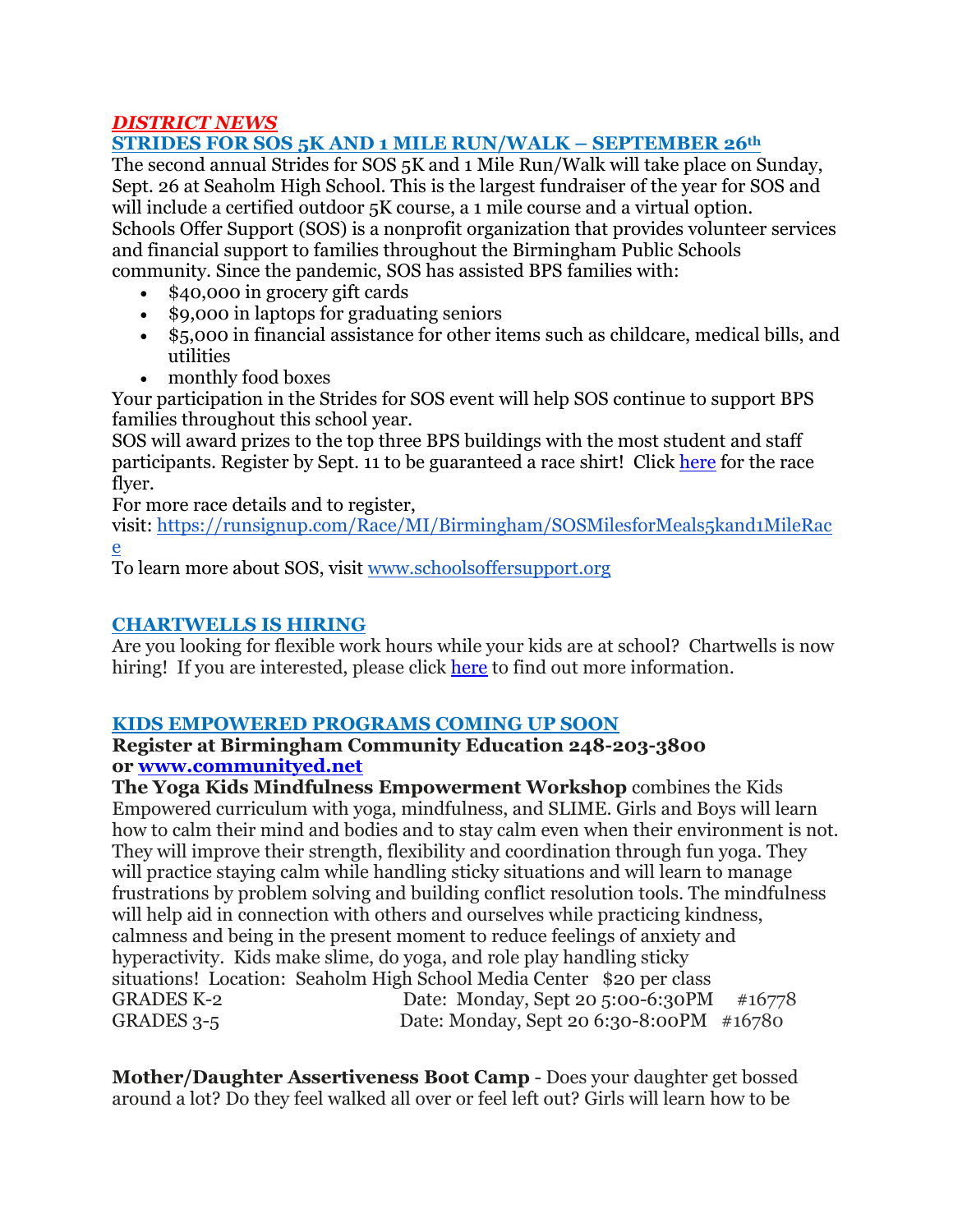assertive in voice, body language and words. They will learn how to deal with problems, conflicts and when someone is being unfriendly in an assertive way. Assertiveness is a critical social skill in dealing with everything from getting help, to standing up for yourself, setting your boundaries to following your DREAMS! This is a mother/daughter workshop; please register the daughter only. Center \$35 per pair Additional child: \$15

 $\text{\#16773}$  – Ages 6 – 8 Date: 9/27/2021 Mon 6:00 PM - 7:30 PM (additional child: #16811)

#16766 – Middle School Date: 9/27/2021 Mon 7:30 PM - 9:00 PM (additional child: #16812)

**Family Sibling & Conflict Workshop -** Most families struggle with sibling conflict and teasing. In some cases, there is sibling bullying. Sibling teasing and bullying can cause more harm than the teasing kid or bully at school. If you have siblings between the ages of 6-14 years send them together to learn what the impact of their everyday meanness can have and how they can make a different choice in how they treat each other or how they handle the situation. Parents participate in their own workshop to learn how to manage sibling conflict while kids learn how to problem solve. At the end, parents and kids come together to work on a family contract. Location: Groves High School Staff Planning

#16784 Date: 10/3/2021 Sun 2:00 PM - 3:30 PM \$36.00 (includes both parents and two siblings) #16792 Additional Child: \$15.00

#### **SCHOOL LUNCHES**

School breakfast and lunches will be free for all students at school when the entire meal is taken. If your family would qualify for free or reduced lunch prior to COVID, please fill out the application. It is still important to fill out the application if you feel your family would qualify for this low income program during a normal school year. Why is this important? This one form helps with the following items: school funding, increased funding for schools to ensure that students receive the support they need for a comprehensive, world-class education. Reduced fees for sports and athletics, college application fees, increased technology funds for schools to improve internet access and network services. Your application helps all of our students at Birmingham Public Schools. Thank you for completing the form at your earliest convenience. Click on this easy [link](https://www.lunchapp.com/) to complete the application for Birmingham Public Schools. Please see the flyer from Chartwells [here](https://docs.google.com/presentation/d/1Cg1-uEvuGrttRLgA1PKoZH1kp1TSFb3M/edit?usp=sharing&ouid=116191433314317801474&rtpof=true&sd=true) for more information.

NOTICE OF NONDISCRIMINATION:

The Board of Education is committed to maintaining a learning/working environment in which all individuals are treated with dignity and respect, free from discrimination and harassment. There will be no tolerance for discrimination or harassment on the basis of race, color, national origin, religion, sex, sexual orientation, marital status, genetic information, disability or age. The District prohibits harassment and other forms of discrimination whether occurring at school, on District property, in a District vehicle, or at any District related activity or event. The Superintendent will designate compliance officers and develop and implement regulations for the reporting, investigation and resolution of complaints of discrimination or harassment. The following people have been